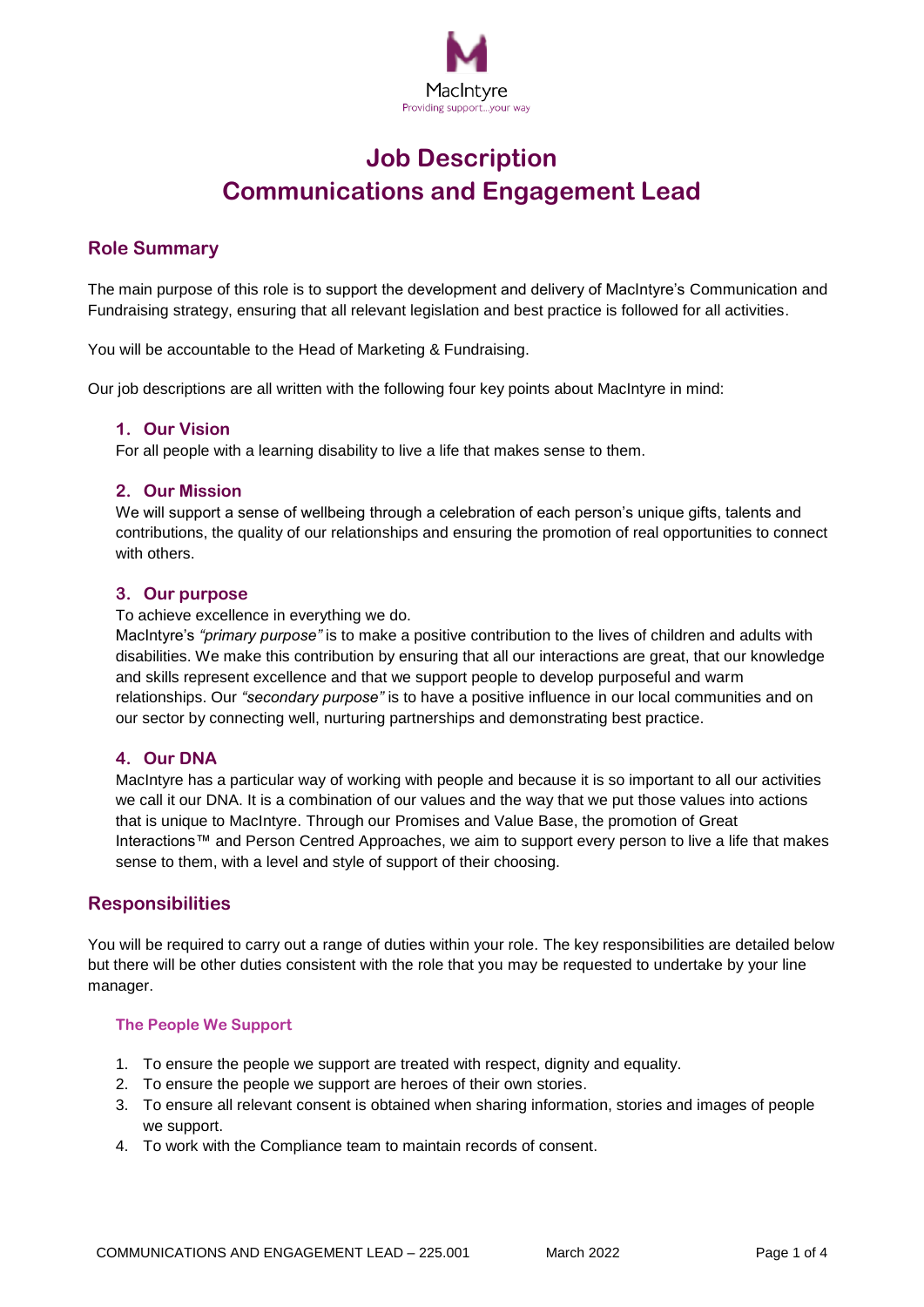# **Our Staff**

- 5. To develop and deliver engaging internal communications to reach all employees.
- 6. To maintain records of 'no consent' for MacIntyre employees.
- 7. To lead, exemplify and evaluate best practice.
- 8. To support and promote the health, safety and wellbeing of all staff in line with MacIntyre's Policies
- 9. To ensure each direct report has regular support and supervision and an annual appraisal in line with MacIntyre's policy and procedure.
- 10. To ensure that all aspects of the behaviour, performance and conduct of the staff team promotes MacIntyre's DNA.
- 11. To ensure a high standard of practice within the staff team.

#### **Quality**

- 12. To develop and deliver MacIntyre's communication plan, including written content for the website, publications, case studies, press releases and award submissions.
- 13. To support MacIntyre's Recruitment team in attracting new employees to the organisation.
- 14. To develop and deliver MacIntyre's community fundraising plan, providing excellent supporter care.
- 15. To maintain fundraising systems that comply with the Fundraising Regulator and best fundraising practices.
- 16. To develop, maintain and improve MacIntyre's fundraising materials and computer systems.
- 17. To develop measures to monitor and report on the effectiveness of communications activities.
- 18. To benchmark MacIntyre's communications activities against similar social care organisations.
- 19. To manage and coordinate external suppliers as appropriate.
- 20. To develop positive working relationships with other social care organisations and relevant bodies.
- 21. Be personally responsible for the standard and quality of your own practice. In particular, that you act as a role model and provide an example of excellence to your colleagues and to your staff team in relation to your Great Interactions and behaviour with people we support.
- 22. Be personally responsible for maintaining and role modelling professional boundaries and relationships with all stakeholders (including colleagues and external consultants/specialists).
- 23. Participate in your own regular supervision sessions and annual appraisals with your line manager and undertake any agreed actions.
- 24. Be responsible for your personal and professional development, reflecting on your own practice and undertaking learning and development activities which support your continued professional development.
- 25. Keep up to date with developments within MacIntyre and implications for your own personal development and for the benefit of the organisation.
- 26. Maintain confidentiality of information and work in line with all relevant policy and legislation.

#### **Sustainability**

- 27. To provide advice and support in relation to communications and fundraising to all areas of the organisation.
- 28. To write and present reports for management as required on communications and fundraising performance of MacIntyre.
- 29. To ensure that all activity is in line with Fundraising Regulator and Institute of Fundraising compliance and best practice.
- 30. To build and maintain relationships with MacIntyre colleagues as appropriate for all communications and fundraising activities.
- 31. To support local teams with local events where appropriate.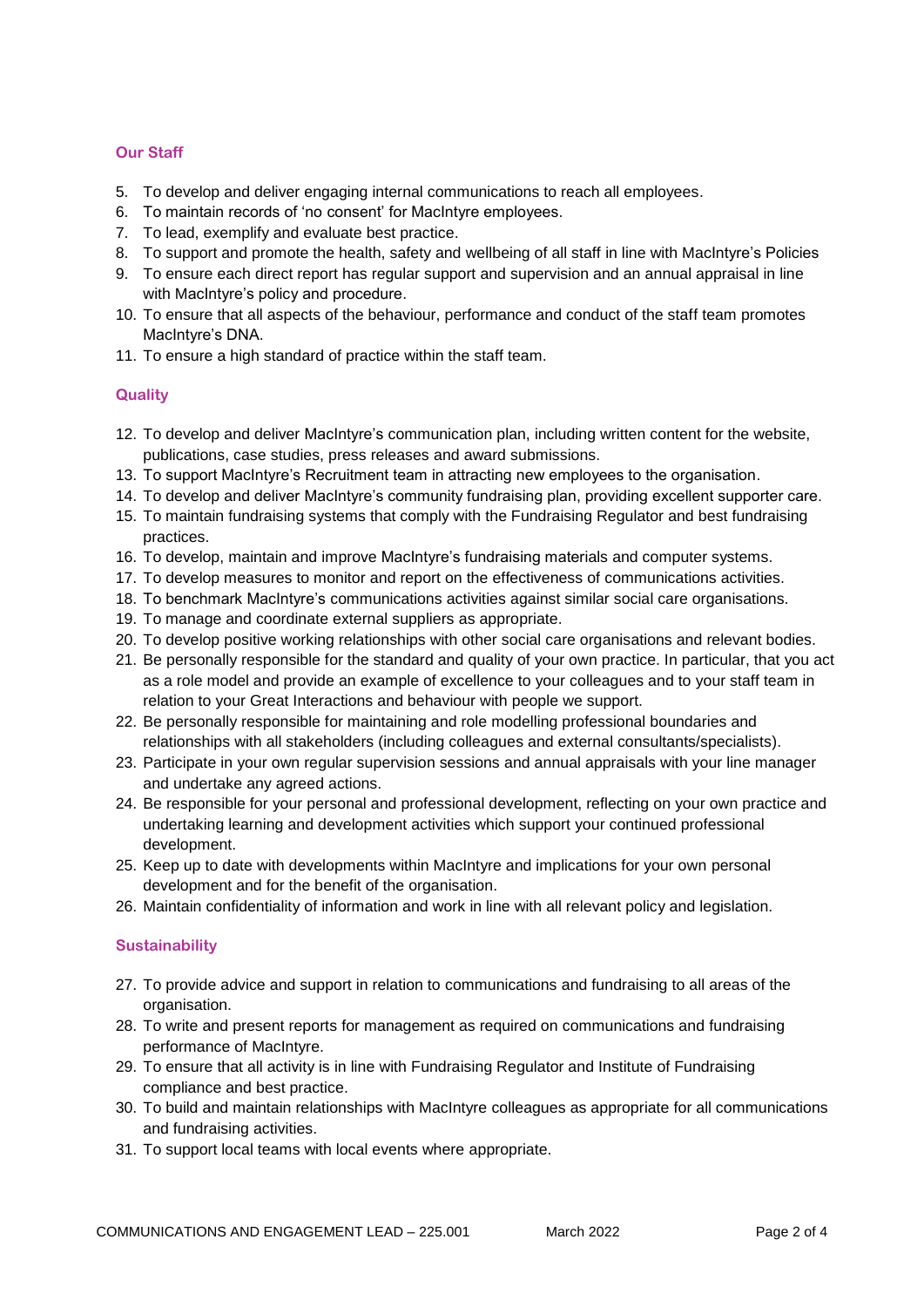#### **Leadership in MacIntyre requires you to**

- 32. Act ethically and responsibly in all matters.
- 33. Create a culture of excellence and aspiration.
- 34. Be visible, accessible, approachable and to "roll your sleeves up" when needed.
- 35. To behave in a way that demonstrates you take ownership and responsibility.
- 36. Be accountable, standing by decisions, actions and advice.